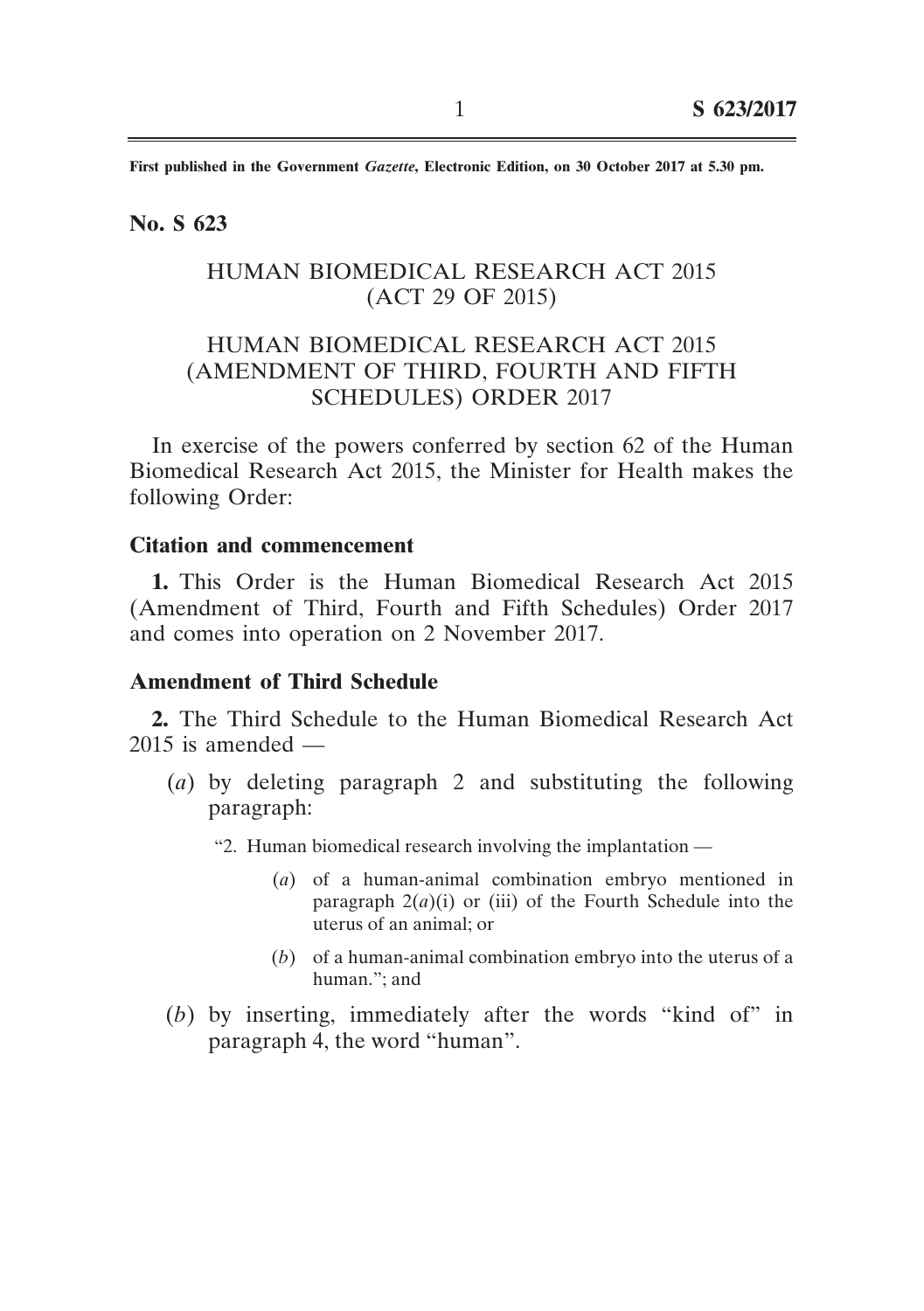#### **Amendment of Fourth Schedule**

**3.** Paragraph 2 of the Fourth Schedule to the Human Biomedical Research Act 2015 is amended by inserting, immediately after the word "animal" in sub-paragraph (*c*), the words "but excludes the introduction of such human pluripotent stem cells into immunodeficient mice solely for the analysis of teratoma induction".

#### **Amendment of Fifth Schedule**

**4.** The Fifth Schedule to the Human Biomedical Research Act  $2015$  is amended —

- (*a*) by deleting sub-paragraph (*a*) of paragraph 3 and substituting the following sub-paragraphs:
	- " $(a)$  the research cannot reasonably be carried out without the use of the human biological material or health information in an individually-identifiable form;
	- (*aa*) the process of obtaining consent from the person, to which the individually-identifiable human biological material or health information relates, will involve a disproportionate amount of effort and resources relative to the research requirements;";
- (*b*) by inserting, immediately after paragraph 3 in Part 2, the following paragraphs:
	- "3A. Where the institutional review board is satisfied that
		- (*a*) the individually-identifiable health information was obtained or compiled before 1 November 2017;
		- (*b*) the research cannot reasonably be carried out without the use of the health information in an individually-identifiable form;
		- (*c*) the use of the individually-identifiable health information involves no more than minimal risk to the research subject;
		- (*d*) the waiver concerned will not otherwise adversely affect the rights and welfare of the research subject; and
		- (*e*) the process of obtaining consent from the person, to which the individually-identifiable health information relates, will involve a disproportionate amount of effort and resources relative to the research requirements.